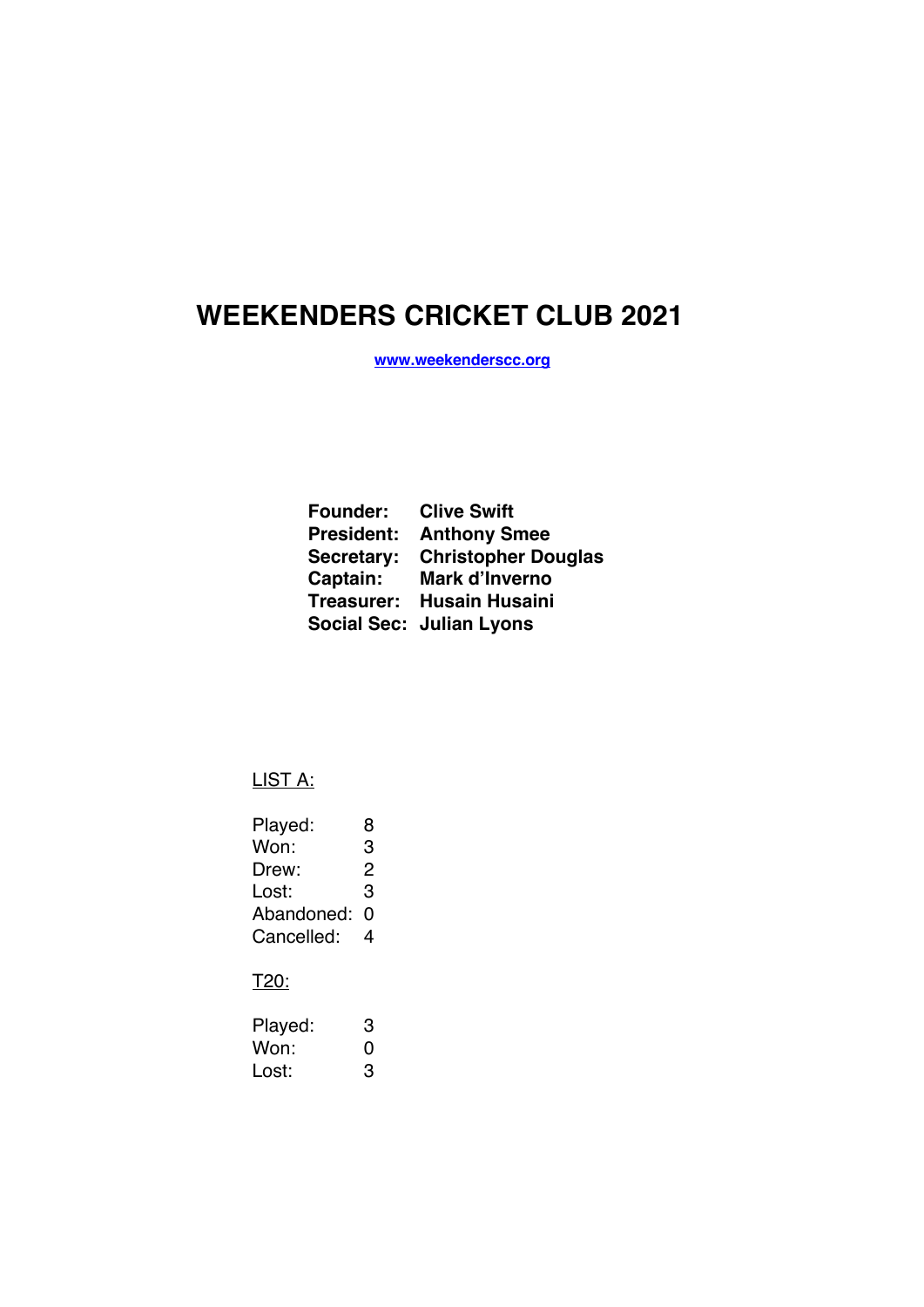#### **Batting 2021**

|                | <b>Matches</b> | Inns | NO. | Runs | <b>HS</b> | Ave.  | 100s | 50s |
|----------------|----------------|------|-----|------|-----------|-------|------|-----|
| H. Husaini     | 8              | 8    | 2   | 129  | $50*$     | 21.50 |      | 1   |
| <b>Brockis</b> | 5              | 5    | 1   | 71   | 24        | 17.75 |      |     |
| Sharma         | 6              | 5    | 2   | 40   | 26        | 13.33 |      |     |
| M. Orwell      | 7              | 4    | 0   | 43   | 20        | 10.75 |      |     |
| Hogben         | 3              | 3    | 0   | 31   | 20        | 10.33 |      |     |
| Douglas        | 8              | 6    | 2   | 36   | 17        | 9.00  |      |     |
| McCallum       | 4              | 4    | 0   | 28   | 6         | 7.00  |      |     |
| Hudson         | 6              | 5.   | 0   | 29   | 10        | 5.80  |      |     |

 *(Qualification = three 'completed' innings)*

Also batted:

Chagule 8; D.J. Chak 116\*, 54\*; Cooper 115\*, 32\*; P. d'Inverno 1; Dunne 12\*, 2; Henderson 13; B. Husaini 5, 0; M. Husaini 0; Laurie 50\*, 14, 4, 50\*; Leal 21; Lee 1; J. Lyons 5; T. Lyons 6; P. Marshall 0; J. Orwell 0\*; Pankaj 0; Sackville 24\*; Shimoga 0, 11; Smee 0\*; Twigg 6; Varma 4;

Played but DNB: M. d'Inverno,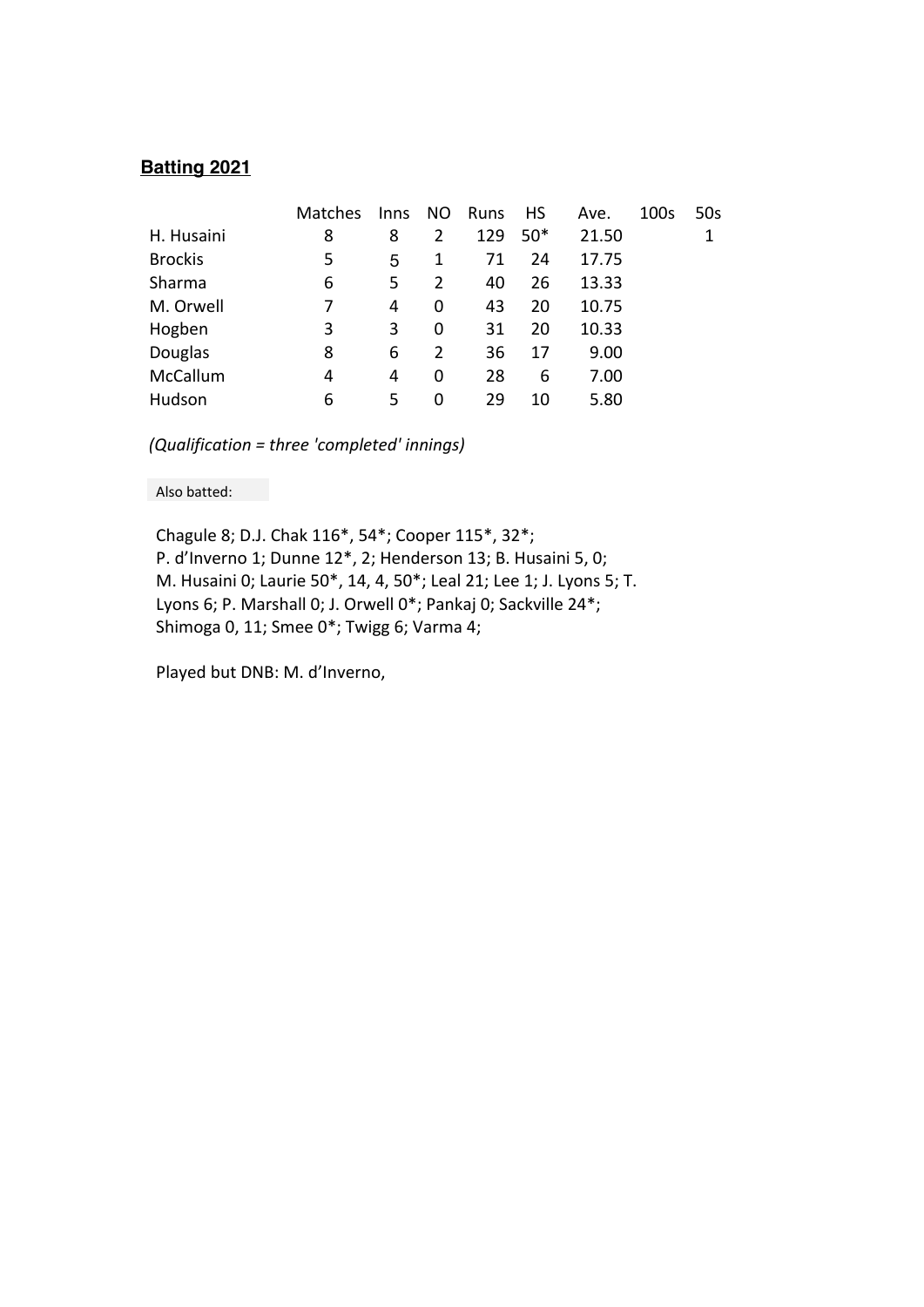# **Bowling 2021**

|            | Mtchs | Ov | Mdns | <b>Runs</b> | Wkts | Ave   | BВ       | 5Ws | Eco  |
|------------|-------|----|------|-------------|------|-------|----------|-----|------|
| Hudson     | 6     | 16 | O    | 93          | 8    | 11.63 | 4-15     |     | 5.81 |
| Sharma     | 6     | 43 | 4    | 162         | 10   | 16.20 | 4-29     |     | 3.77 |
| Douglas    | 8     | 46 | 8    | 197         | q    | 21.89 | 5-21     |     | 4.28 |
| Orwell     |       | 47 | 5    | 203         | 6    | 33.83 | - 2-18   |     | 5.17 |
| M. Husaini | 5     | 24 |      | 136         | 3    | 45.33 | $2 - 27$ |     | 5.66 |

*(Qualification = at least three wicket from two different innings)*

Also bowled:

Chagule 1.2-0-2-1; Cooper 8-0-43-1; M. d'Inverno 11-0-73-2; Dunne 24-7-66-2; Henderson 7-0-41-1; B. Husaini 8-1-59-1; J. Lyons 4-0-26-0; McCallum 2-0-25-0; J. Orwell 6-0-35-1; Pankaj 9.1-0-49-2; Shimoga 10.2-0-35-1; Varma 4-0-23-3

#### **Batting Features**

100s (1)

| D.J Shak   | $116*$ | v Stoke Row    | 11/07/2021 |
|------------|--------|----------------|------------|
| M. Cooper  | $115*$ | v Bromley Town | 12/09/2021 |
| 50s(1)     |        |                |            |
| D.J. Shak  | $54*$  | v Boughton     | 26/09/2021 |
| D. Laurie  | $50*$  | v Boughton     | 26/09/2021 |
| H. Husaini | $50*$  | v Boughton     | 09/05/2021 |
| D. Laurie  | $50*$  | v Boughton     | 09/05/2021 |

#### **Bowling Features**

| 5 wickets (1)          |                      |                           |                                        |
|------------------------|----------------------|---------------------------|----------------------------------------|
| C. Douglas             | 5/21                 | v Stoke Row               | 11/07/2021                             |
| 4 wickets (1)          |                      |                           |                                        |
| D. Hudson<br>D. Hudson | 4/15<br>4/38<br>4/29 | v Mandarins<br>v Hertford | 13/06/2021<br>27/07/2021<br>21/08/2021 |
| <b>B.</b> Sharma       |                      | v Haxted House            |                                        |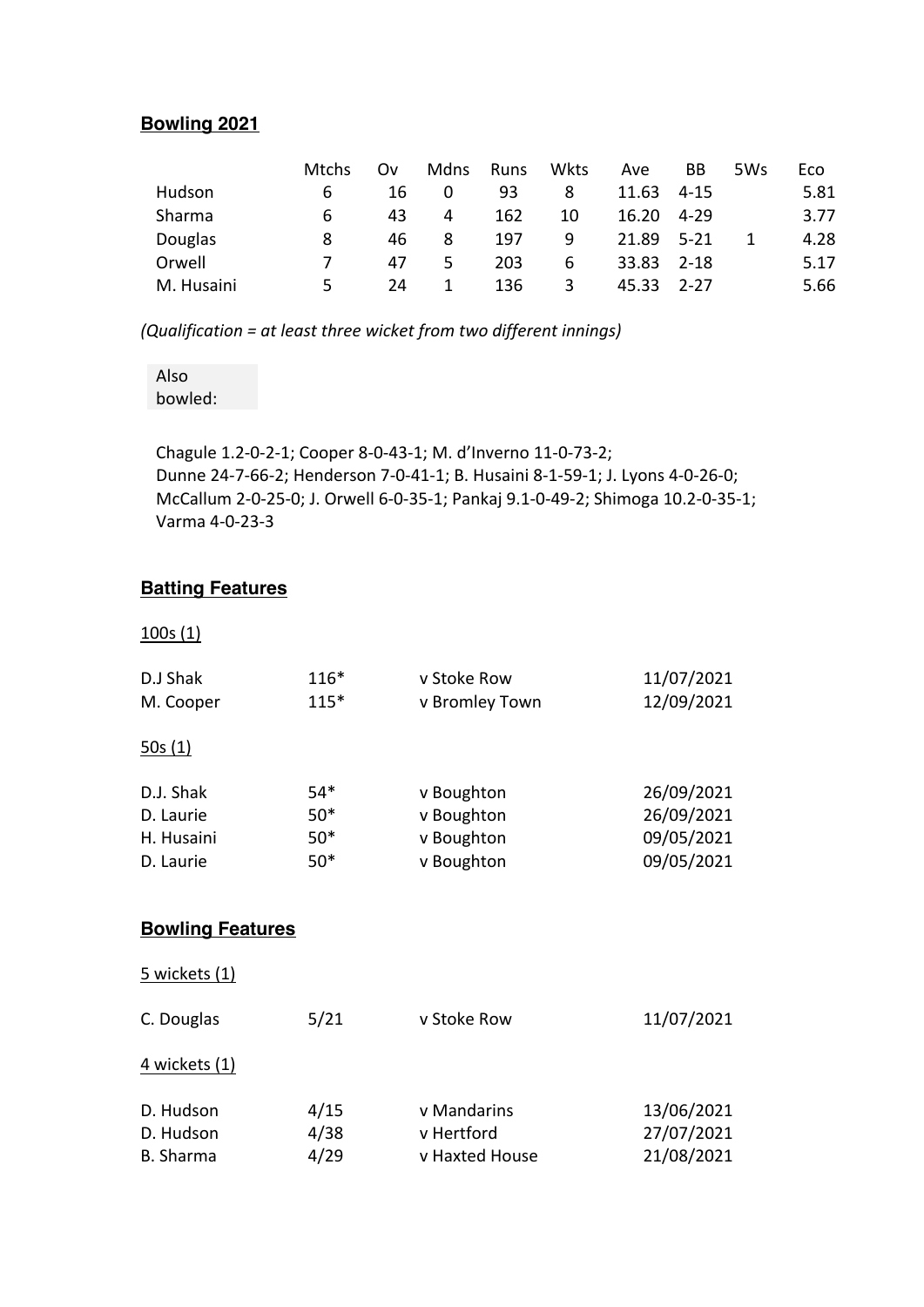# **Fielding**

#### **Catches**

- 2x Smee
- 1x Brockis, Laurie, Lee, M. Orwell, Pankaj, Sharma, Shimoga, Twigg,

#### **Runouts**

- 2x Brockis
- 1x Cooper, D. Marshall, Sharma, Varma

## **Stumpings**

1x Brockis, Varma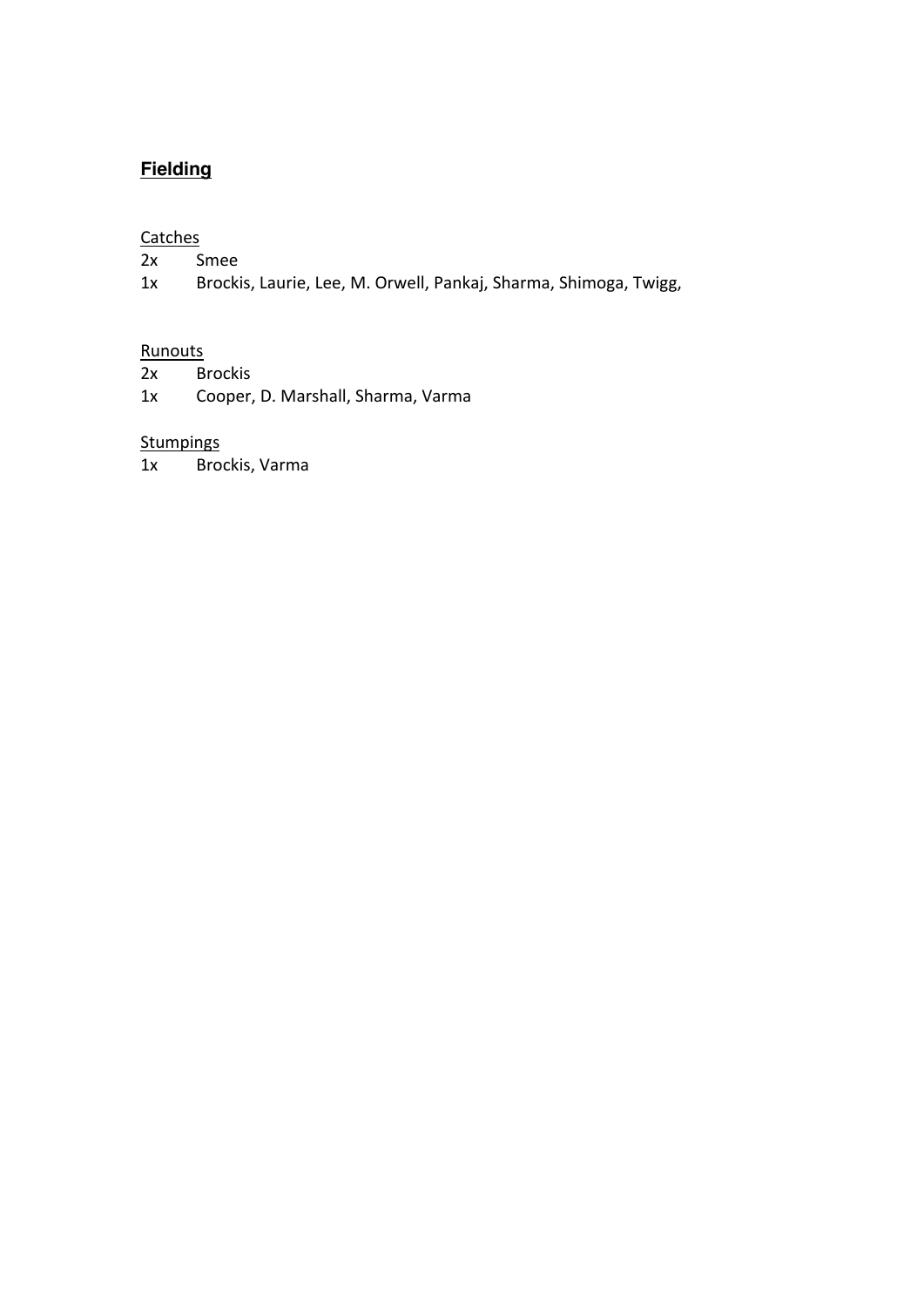# **Weekenders T20s (including Hit or Miss – played as T20)**

# **T20 Batting 2021**

|                   | Matches     | Inns           | NO             | Runs        | HS    | Ave.  | 100s | 50s |
|-------------------|-------------|----------------|----------------|-------------|-------|-------|------|-----|
| Laurie            | 2           | 2              | 1              | 50          | $25*$ | 50.00 |      |     |
| D. Marshall       | 1           | 1              | 0              | 36          | 36    | 36.00 |      |     |
| J. Orwell         | 3           | 3              | $\overline{2}$ | 24          | 19    | 24.00 |      |     |
| Fletcher          | 1           | 1              | 0              | 19          | 19    | 19.00 |      |     |
| Hogben            | 1           | 1              | 0              | 11          | 11    | 11.00 |      |     |
| M. d'Inverno      | 1           | 2              | 1              | 10          | 10    | 10.00 |      |     |
| M. Orwell         | 2           | 1              | 0              | 10          | 10    | 10.00 |      |     |
| H. Husaini        | 3           | 3              | 0              | 27          | 17    | 9.00  |      |     |
| <b>Brockis</b>    | 3           | 3              | 1              | 17          | 12    | 8.50  |      |     |
| P. Marshall       | 1           | 1              | 0              | 8           | 8     | 8.00  |      |     |
| Twigg             | 1           | 1              | 0              | 7           | 7     | 7.00  |      |     |
| Douglas           | 3           | $\overline{2}$ | 0              | 12          | 11    | 6.00  |      |     |
| T. Lyons          | $\mathbf 1$ | $\mathbf 1$    | 0              | 6           | 6     | 6.00  |      |     |
| Album             | 1           | 1              | 0              | 4           | 4     | 4.00  |      |     |
| M. Husaini        | 1           | 1              | 0              | 4           | 4     | 4.00  |      |     |
| Dunne             | 1           | $\mathbf 1$    | 0              | 1           | 1     | 1.00  |      |     |
| <b>B.</b> Husaini | 1           | 1              | 0              | $\mathbf 1$ | 1     | 1.00  |      |     |

*(Qualification = one 'completed' innings and one run scored)*

Also batted: McCallum 0; McDonald 3\*; Sackville 0; DNB: J. Lyons

## **T20 Bowling 2021**

|                   | <b>Mtchs</b> | Ov | Mdns | Runs | Wkts | Ave   | ВB       | 5Ws | Eco  |
|-------------------|--------------|----|------|------|------|-------|----------|-----|------|
| Dunne             | 1            | 4  | 1    | 4    | 3    | 1.33  | $3 - 4$  |     | 1.00 |
| Album             | 1            | 1  | 0    | 1    | 1    | 1.00  | $1 - 1$  |     | 1.00 |
| Fletcher          | 1            | 4  | 0    | 11   | 2    | 5.50  | $2 - 11$ |     | 2.75 |
| M. d'Inverno      | 2            | 2  | 0    | 17   | 2    | 18.00 | $2 - 17$ |     | 8.50 |
| J. Orwell         | 3            | 9  | 0    | 68   | 3    | 22.67 | $2 - 23$ |     | 7.56 |
| M. Husaini        | 1            | 4  | 0    | 24   | 1    | 24.00 | $1 - 24$ |     | 6.00 |
| Sackville         | 1            | 4  | 0    | 26   | 1    | 26.00 | $1 - 26$ |     | 6.50 |
| <b>B.</b> Husaini | 1            | 4  | 0    | 35   | 1    | 35.00 | $1 - 35$ |     | 8.75 |
| M. Orwell         | 2            | 7  | 0    | 44   | 1    | 44.00 | $1 - 26$ |     | 6.29 |
| Douglas           | 3            | 8  | 0    | 58   |      | 58.00 | $2 - 27$ |     | 7.25 |

 *(Qualification = one wicket)*

Also bowled: J. Lyons 4-0-26-0; D. Marshall 3.3-0-27-0